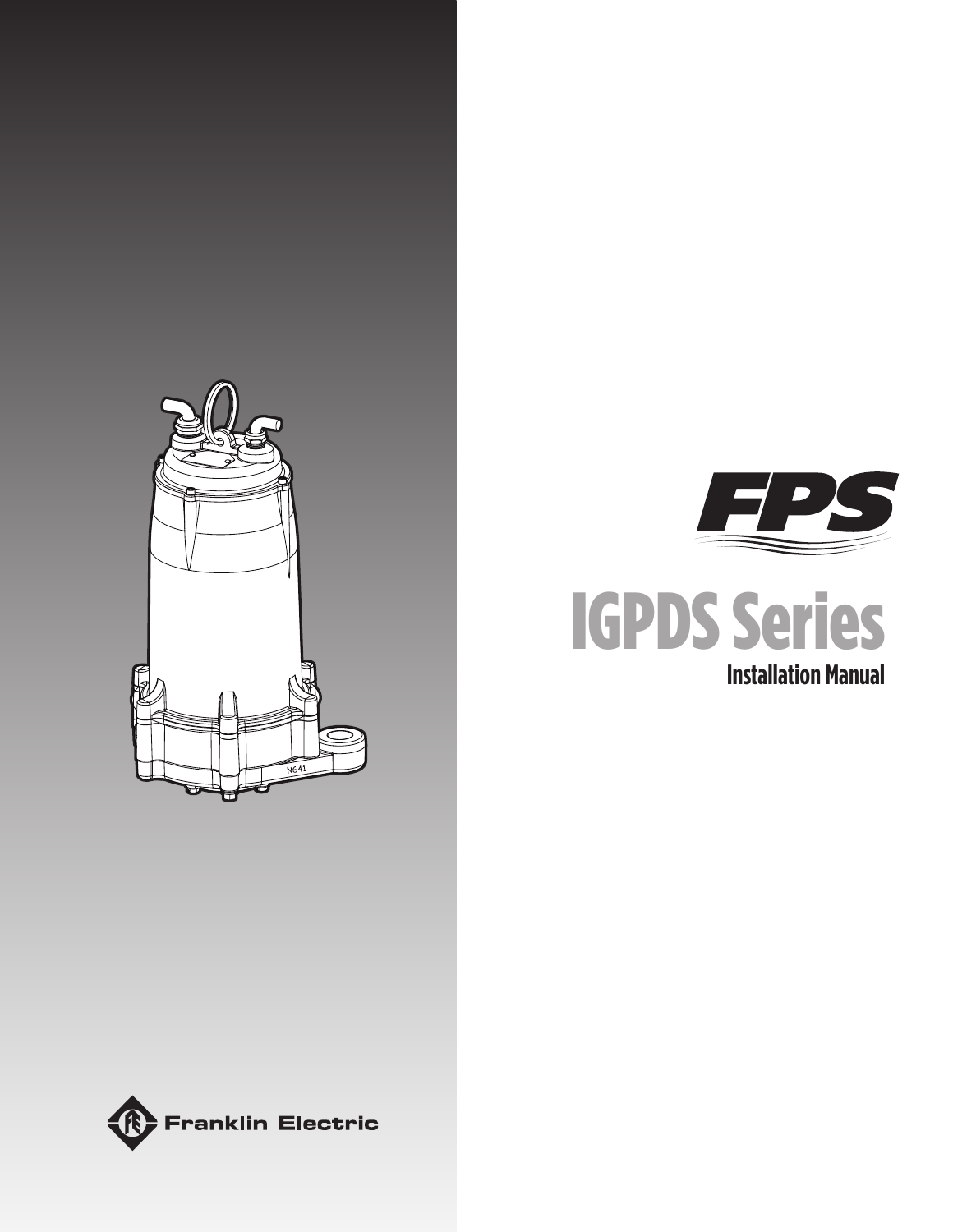This instruction sheet provides you with the information required to safely own and operate your Franklin pump. Retain these instructions for future reference.

The Franklin pump you have purchased is of the highest quality workmanship and material, and has been engineered to give you long and reliable service. Franklin pumps are carefully tested, inspected, and packaged to ensure safe delivery and operation. Please examine your pump carefully to ensure that no damage occurred during shipment. If damage has occurred, please contact the place of purchase. They will assist you in replacement or repair, if required.

### **READ THESE INSTRUCTIONS CAREFULLY BEFORE ATTEMPTING TO INSTALL, OPERATE, OR SERVICE YOUR FRANKLIN PUMP. KNOW THE PUMP'S APPLICATION, LIMITATIONS, AND POTENTIAL HAZARDS. PROTECT YOURSELF AND OTHERS BY OBSERVING ALL SAFETY INFORMATION. FAILURE TO COMPLY WITH THESE INSTRUCTIONS COULD RESULT IN PERSONAL INJURY AND/OR PROPERTY DAMAGE!**

## SEAL FAILURE SENSOR

The Franklin Electric Dual Seal Grinder Series pumps come equipped with two mechanical seals. There is an upper seal and lower seal which protects the motor from moisture. Between the seals is an oil chamber which houses the lower seal fail probe. In the event of a lower seal failure, water will seep into the chamber and the probe will detect the moisture. This will in turn send a signal to the relay in the control panel indicating that the lower seal should be replaced. Early detection allows seal replacement rather than pump replacement.

## **DESCRIPTION**

Franklin submersible grinder pumps are recommended for use in basins or lift stations and are suitable for pumping residential sewage, commercial effluent, wastewater, and other non-explosive, non-corrosive liquids.

Franklin grinder pumps utilize a cutting mechanism, located on the suction side of the pump, that cuts solids into a slurry. A semi-vortex, non-clog impeller then passes this slurry directly through the volute and into the discharge line.

Franklin automatic grinder pumps are equipped with a float switch that allows the pumps to operate automatically by cycling them on and off. The float switches are attached to the pumps at a pre-determined tether length of 9". CHECK THE TETHER LENGTH ON YOUR PUMP TO ENSURE THAT IT HAS NOT CHANGED DURING SHIPPING. A tether length of more than 9" could damage the pump by allowing it to run dry.

Franklin offers complete control panel systems for automatic operation along with a complete line of alarms, basins, covers, and check valves. A Franklin pump panel or capacitor and relay kit must be used for proper operation of single-phase pump.

Franklin pumps are carefully packaged, 100% inspected, and tested to ensure safe operation and delivery. When you receive your pump, examine it carefully to determine that there are no broken or damaged parts which might have occurred during shipment. If damage has occurred, make notation and notify the firm from which you purchased the pump. They will assist you in replacement or repair. If required, pump must be installed by experienced professionals only, in accordance with local plumbing and electrical codes.

## **SPECIFICATIONS**

| <b>Discharge Size</b>                   | IGPDS - 1-1/4" FNPT vertical                                                                                                                                                                                                                                                                                                                                                                                                                     |  |  |  |
|-----------------------------------------|--------------------------------------------------------------------------------------------------------------------------------------------------------------------------------------------------------------------------------------------------------------------------------------------------------------------------------------------------------------------------------------------------------------------------------------------------|--|--|--|
| <b>Operating</b><br><b>Capabilities</b> | 140 °F (60 °C)                                                                                                                                                                                                                                                                                                                                                                                                                                   |  |  |  |
| <b>Pump Housing</b>                     | Cast iron with epoxy paint coating                                                                                                                                                                                                                                                                                                                                                                                                               |  |  |  |
| <b>Volute</b>                           | Cast iron with epoxy paint coating                                                                                                                                                                                                                                                                                                                                                                                                               |  |  |  |
| <b>Impellers</b>                        | Brass with pressure relief vanes                                                                                                                                                                                                                                                                                                                                                                                                                 |  |  |  |
| <b>Motor</b>                            | 3450 rpm with automatic high-temperature protection                                                                                                                                                                                                                                                                                                                                                                                              |  |  |  |
| Hardware                                | 300 Series stainless steel                                                                                                                                                                                                                                                                                                                                                                                                                       |  |  |  |
| <b>Bearings</b>                         | Upper and lower ball                                                                                                                                                                                                                                                                                                                                                                                                                             |  |  |  |
| <b>Shaft Seals</b>                      | <b>Upper:</b> Type 21, mechanical, spring loaded, rotating carbon with<br>fluoroelastomer (FKM) bellows and stationary ceramic with<br>fluoroelastomer (FKM) 0-ring.                                                                                                                                                                                                                                                                             |  |  |  |
|                                         | Lower: Rotating silicon carbide with fluoroelastomer (FKM) and<br>stationary silicon carbide with floroelastomer (FKM) 0-ring.                                                                                                                                                                                                                                                                                                                   |  |  |  |
| <b>Power Cord</b>                       | 14 AWG 3-conductor, copper, stranded - IGP-A                                                                                                                                                                                                                                                                                                                                                                                                     |  |  |  |
|                                         | 14 AWG 4-conductor, copper, stranded - IGP-M                                                                                                                                                                                                                                                                                                                                                                                                     |  |  |  |
| <b>Cooling</b>                          | The motor housing contains a dielectric oil to cool the motor<br>and lubricate the bearings and seals. This pump is capable of<br>operating with the motor housing partially exposed for<br>extended periods of time, providing sufficent motor cooling<br>and bearing lubrication. However, for the best cooling and<br>the longest motor life, the liquid level being pumped should<br>normally be above the top of the cast iron motor cover. |  |  |  |
| Cutters                                 | 440C stainless steel, hardened to Rockwell 60C                                                                                                                                                                                                                                                                                                                                                                                                   |  |  |  |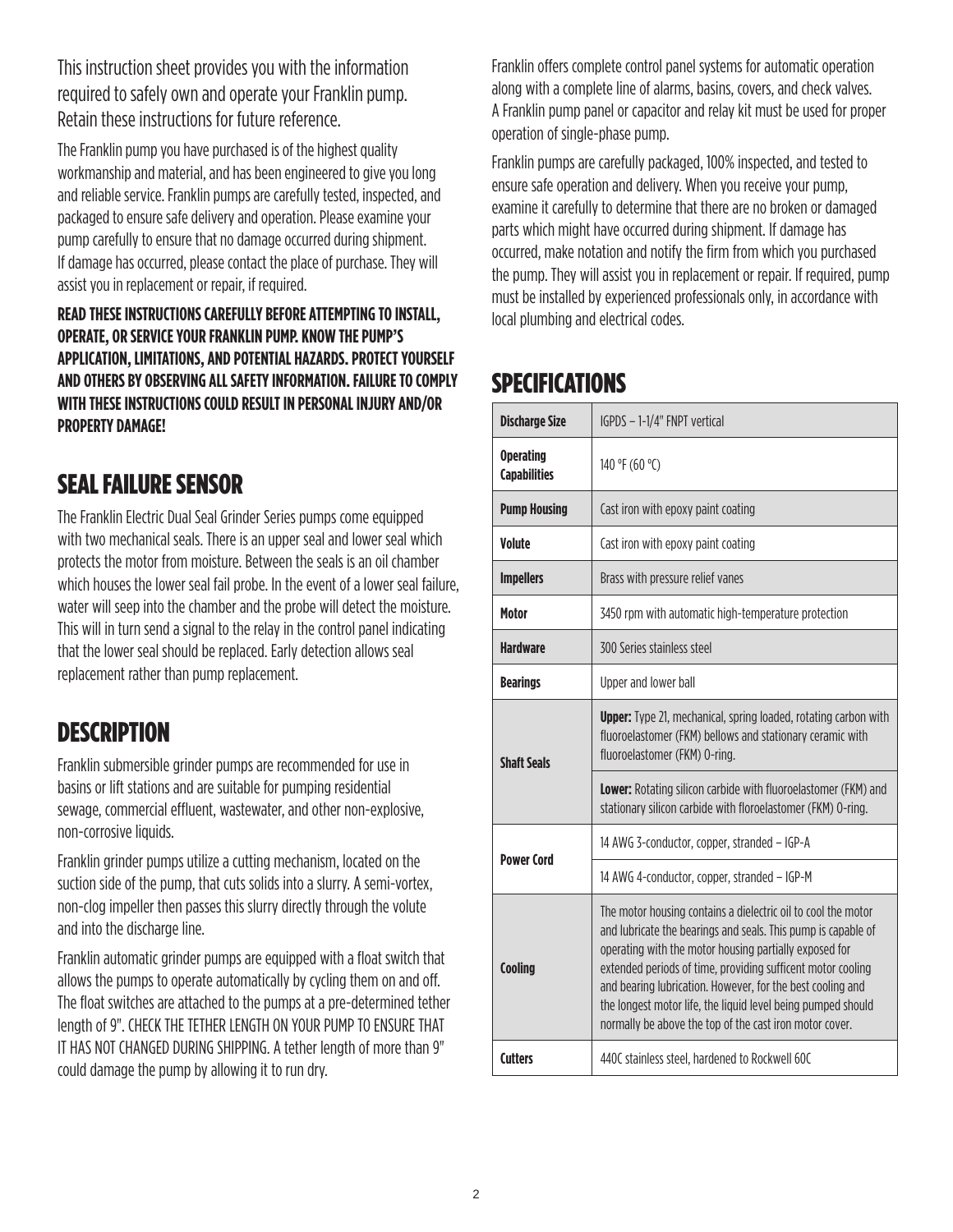### WARNING **RISK OF ELECTRIC SHOCK.**

READ INSTRUCTIONS AND SAFETY GUIDELINES THOROUGHLY. FAILURE TO FOLLOW THESE COULD RESULT IN SERIOUS INJURY OR PROPERTY DAMAGE!

### **A WARNING DURING NORMAL OPERATION THE SWITCH AND PUMP ARE IN CONTACT WITH WATER. EXERCISE EXTREME CAUTION WHEN WORKING NEAR THESE AREAS!**

- Ensure that rising water can not reach electrical connections. Refer to the National Electrical Code and local requirements. A separate branch circuit is recommended for each pump. Do not use an extension cord.
- Always turn off the circuit breaker before touching, servicing, or repairing the switch or pump.
- Do not stand in water while changing fuses, resetting circuit breakers or repairing the switch.
- This pump is supplied with a grounding conductor. To reduce the risk of electric shock, be certain that it is connected only to a properly grounded, grounding-type receptacle or ground wire in the junction box.
- When a pump is in a basin, etc., do not touch motor housing, pipes or water until unit is unplugged or shut off. If your installation has water or moisture present, do not touch wet area until all power has been turned off. If shut-off box is not accessible, call the electric company to shut off service to the house, or call a certified electrician for instructions. Failure to follow this warning can result in fatal electric shock.
- In any installation where property damage and/or personal injury might result from an inoperative or leaking pump due to long term power outages, discharge line blockage or any other reason, a backup system with an alarm should be installed.
- Do not use to pump flammable or explosive fluids such as gasoline, fuel oil, kerosene, etc. Failure to follow this warning can result in personal injury and/or property damage.
- The pump motor is equipped with an internal thermal protector switch that opens to stop the motor when exceeding normal operating temperatures or the pump draws excessive current. This switch will reset itself and start the pump when cooled to normal temperatures.
- During normal operation the grinder pump is immersed in water. Also, during rain storms, water may be present in the surrounding area of the pump. Use caution to prevent bodily injury when working near the pump.
- To minimize possible fatal electrical shock hazard, use extreme care when changing breakers. Do not stand in water while changing breakers or insert anything other than the properly rated breaker in the breaker socket.
- Do not operate the pump in a dry basin. This will cause the pump to become extremely hot, causing burns if touched and/or damage to the pump.
- Do not check or add oil to the motor. The pump housing is sealed. A high-grade, dielectric oil devoid of water has been put into the motor housing at the factory. Use of other oil could cause serious electric shock and/or permanent damage to the pump and void warranty.
- Do not install the pump in locations classified as hazardous in accordance with the National Electric Code, ANSI/NFPA 70.
- Do not place hands, feet or clothing near the cutter mechanism when there is any possibility the pump is connected to a power source. This pump contains a cutting mechanism with very sharp edges that can cause severe bodily injury.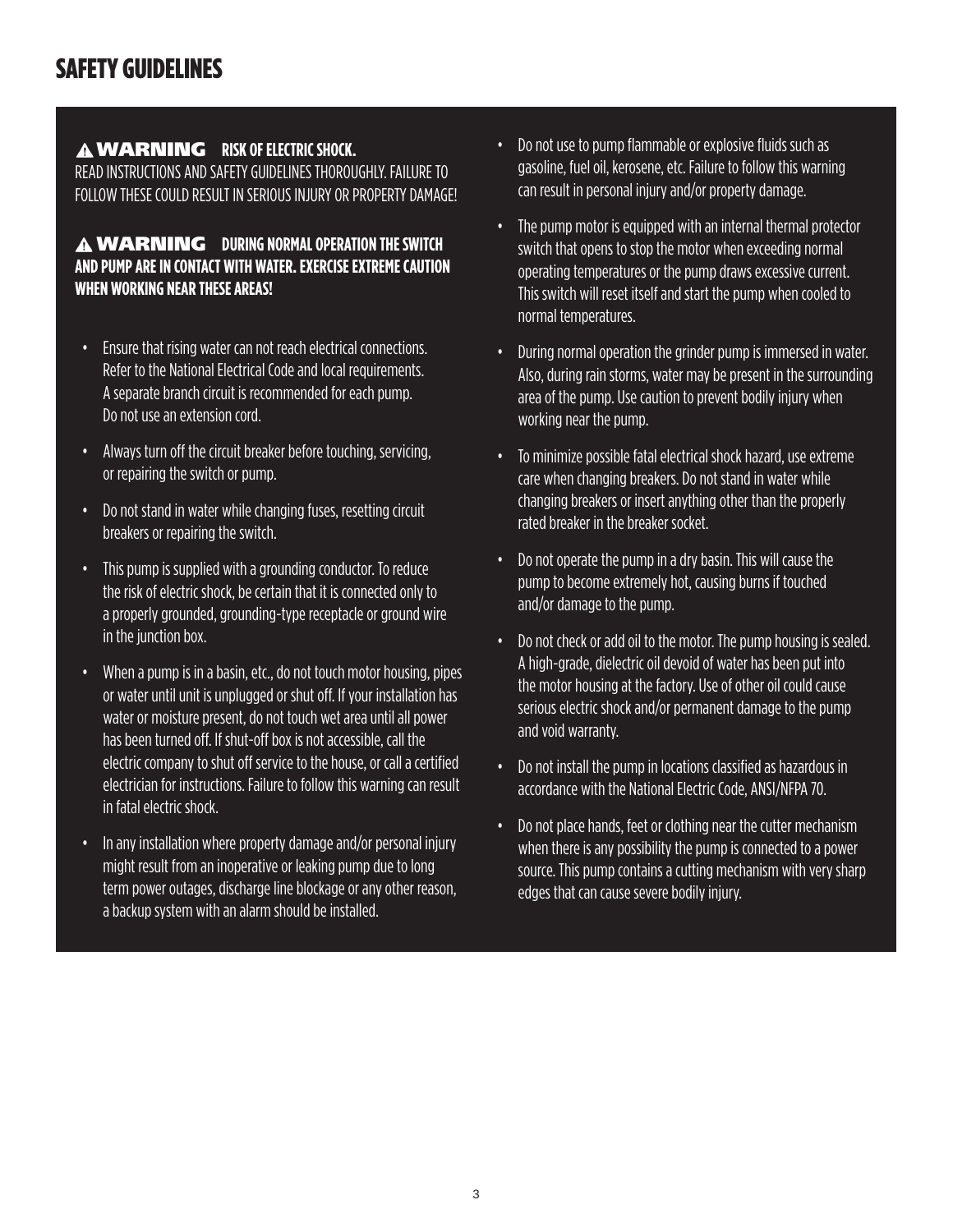# INSTALLATION (PUMP)

### WARNING

NOTE: For best results, use a complete, factory-built basin package system. This system includes optimum materials of construction for operation.

- 1. Install the pump in a suitable gas-tight basin that is at least 24" in diameter and 48" deep, and vented in accordance with local plumbing codes.
- 2. Place the pump on a hard level surface. Never place pump directly on clay, earth or gravel surfaces. If you are unable to suspend the pump intake at least 3-1/2" from the bottom of the basin, use the provided leg accessory kit (available from Franklin).
- 3. The pump can be installed with ABS, PVC, polyethylene or galvanized steel pipe. If the pump is suspended by the discharge on a guide rail system, use the proper adapters to connect any non-metal pipe to the discharge.
- 4. Use a check valve in the discharge line to prevent back-flow of liquid into the basin. The check valve should be a free-flow valve that will easily pass solids. A ball check valve is recommended.

**A CAUTION** For best performance when handling solids, install the check valve horizontally. If installed vertically, solids may settle in the valve and prevent it from opening at start-up.

5. To allow for cleaning of the check valve or removal of the pump, install a gate valve following the check valve.

For automatic operation IGP-M pump must be wired into a control panel. Installation instructions are included with all Franklin control panels and should be referred to for installation.

Pump will not run if wired directly into an electrical outlet. This pump requires a Franklin capacitor kit and/or control panel, which contains the appropriate start and run capacitors in conjunction with a relay for proper operation. Refer to the instruction manual for capacitor kit or control panel operation values. If this pump is run with incorrect capacitors or relay, there could be severe damage to the pump motor and/or control panel.

### 3-PH Models

Improper impeller rotation will result in damage to the pump. Rotation must be checked at installation. After completing the wiring and with the disconnect switch in the "OFF" position, lay the pump on the side to observe the direction of the rotation through the intake.

NOTE: Contact with pump when energized could result in electrical shock. Turn disconnect switch to the "ON" position momentarily. The impeller should be rotating counterclockwise. An alternate method is to observe the kickback of the freely suspended pump as it starts. The kickback should be in counterclockwise direction looking onto the top of the pump. To change the direction of rotation, interchange any two of the white, red or black wires of the pump at the disconnect box.



#### **PUMP PERFORMANCE CURVE**

| <b>PUMP PERFORMANCE AND SIZING</b> |                  |           |    |              |           |                   |     |     |     |                   |     |     |                  |                 |              |
|------------------------------------|------------------|-----------|----|--------------|-----------|-------------------|-----|-----|-----|-------------------|-----|-----|------------------|-----------------|--------------|
|                                    |                  |           |    |              |           |                   |     |     |     | <b>GPM</b> @ HEAD |     |     |                  |                 | <b>POWER</b> |
| <b>ITEM NO.</b>                    | <b>MODEL NO.</b> | <b>HP</b> | PH | <b>VOLTS</b> | <b>HZ</b> | <b>AMPS/WATTS</b> | 10' | 20' | 40' | 60'               | 80' | 100 | 120'             | <b>SHUT-OFF</b> | <b>CORD</b>  |
| 515722                             | IGPDS-M231-30    |           |    | 208-230      | 60        | 13.9/3200         | 33  | 32  | 31  | 30                | 25  | 20  | 10               | 130             | 30           |
| 515723                             | IGPDS-M231-50    |           |    | 208-230      | 60        | 13.9/3200         | 33  | 32  | 31  | 30                | 25  | 20  | 10               | 130             | 50           |
| 515724                             | IGPDS-M233-30    |           | 3  | 208-230      | 60        | 10.0/1300         | 33  | 32  | 31  | 30                | 25  | 20  | 10               | 130             | 30           |
| 515725                             | IGPDS-M233-50    |           |    | 208-230      | 60        | 10.0/1300         | 33  | 32  | 31  | 30                | 25  | 20  | 10 <sup>10</sup> | 130             | 50           |
| 515726                             | IGPDS-M463-30    |           | 3  | 460          | 60        | 4.5/1025          | 33  | 32  | 31  | 30                | 25  | 20  | 10               | 130             | 30           |
| 515727                             | IGPDS-M463-50    |           | 3  | 460          | 60        | 4.5/1025          | 33  | 32  | 31  | 30                | 25  | 20  | 10               | 130             | 50           |
| 515728                             | IGPDS-M575-30    |           | 3  | 575          | 60        | 3.0/850           | 33  | 32  | 31  | 30                | 25  | 20  | 10               | 130             | 30           |
| 515729                             | IGPDS-M575-50    |           | 3  | 575          | 60        | 3.0/850           | 33  | 32  | 31  | 30                | 25  | 20  | 10               | 130             | 50           |
| 515741*                            | IGPDS-A231-30    |           |    | 208-230      | 60        | 13.9/3200         | 33  | 32  | 31  | 30                | 25  | 20  | 10 <sup>°</sup>  | 130             | 30           |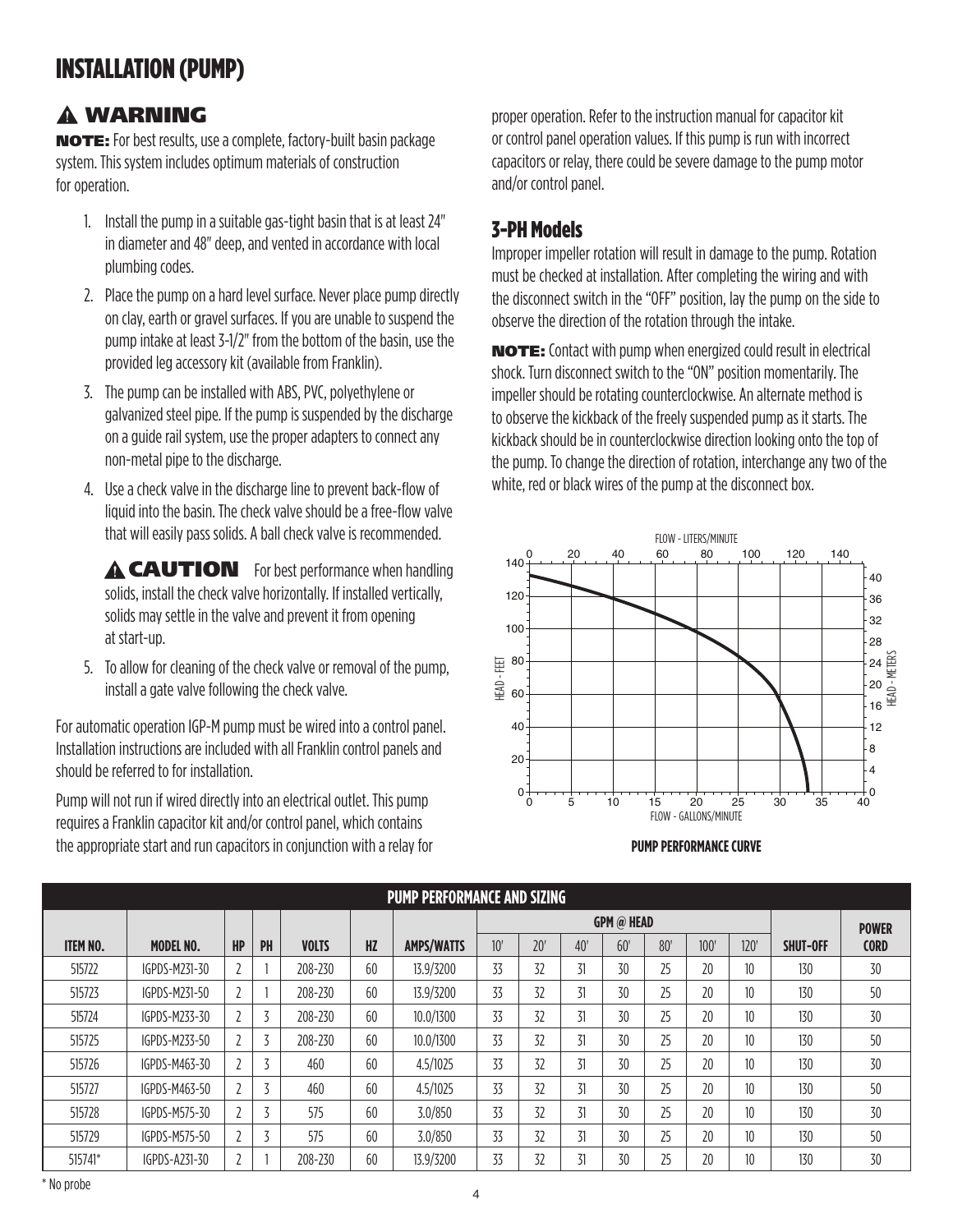# WIRING

**A WARNING** Check local electrical and building codes before installation. The installation must be in accordance with their regulations as well as the most recent edition of the National Electric Code (NEC).

- 1. Connect or wire the pump to a dedicated circuit with no other outlets or equipment in the circuit line.
- 2. Ensure that the circuit breaker is of ample capacity in the electrical circuit (Table 1).

#### **Table 1**

| HP | /OLTS   | <b>CIRCUIT BREAKER AMPS</b> |
|----|---------|-----------------------------|
|    | 208-230 |                             |

#### **Table 2**

|    | <b>1-PH WINDING RESISTANCE VALUES</b> |              |    |                                 |                                   |                     |
|----|---------------------------------------|--------------|----|---------------------------------|-----------------------------------|---------------------|
|    |                                       |              |    |                                 | <b>WINDING RESISTANCE IN OHMS</b> |                     |
| HP | <b>SPEED</b>                          | <b>VOLTS</b> | PH | <b>BLACK TO</b><br><b>WHITE</b> | <b>BLACK TO RED</b>               | <b>RED TO WHITE</b> |
|    | 3450                                  | 208-230      |    | 1.1                             | 7.7                               | 3.3                 |

The motor windings have a fixed resistance value and must be close to those given in chart. To check winding resistance values, disconnect pump cord from control panel and measure resistance at cord end. Refer to control panel instructions for complete wiring diagram.

### **Table 3**

|                | Common    | Black |
|----------------|-----------|-------|
| T <sub>4</sub> | Main      | White |
| יו             | Auxiliary | Red   |

### **Table 4**

|    | <b>3-PH WINDING RESISTANCE VALUES</b> |              |    |                                 |                                   |                     |
|----|---------------------------------------|--------------|----|---------------------------------|-----------------------------------|---------------------|
|    |                                       |              |    |                                 | <b>WINDING RESISTANCE IN OHMS</b> |                     |
| HP | <b>SPEED</b>                          | <b>VOLTS</b> | PH | <b>BLACK TO</b><br><b>WHITE</b> | <b>BLACK TO RED</b>               | <b>RED TO WHITE</b> |
| 7  | 3450                                  | 230          | ζ  | 1.8                             | 3.0                               | 3.0                 |
| 7  | 3450                                  | 460          | ζ  | 6.6                             | 6.5                               | 6.5                 |
|    | 3450                                  | 575          | ζ  | 10.3                            | 10.3                              | 10.3                |

# LIQUID LEVEL CONTROL (FLOAT SWITCH)

The RFSN-20 liquid level control is designed to be used with the IGP-A automatic grinder pumps. It uses a switch sealed in a plastic float cylinder. When the fluid level in the basin causes the cylinder to float to an approximate angle of 45°, the switch activates and starts the pump.

## Electrical Specifications

- 230 VAC, 60 Hz, Single-Phase
- Maximum pump running current 20 amps
- Maximum pump starting current 120 amps
- Recommended for use on pumps of 3 hp or less provided pump draw does not exceed 20 running amps or 120 starting amps.

### Installation

The automatic grinder pump is shipped with the float switch installed at the factory. The float switch is attached to the pump at a pre-determined tether length of 9". CHECK THE TETHER LENGTH ON YOUR PUMP TO ENSURE THAT IT HAS NOT CHANGED DURING SHIPPING. A tether length of more than 9" could damage the pump by allowing it to run dry. Once the pump is installed, adjust the switch if necessary (see TESTING section).

### **Wiring**

The automatic grinder pump requires use of a junction box for wiring the float switch to the pump power cord. Wiring the junction box could result in possible injury due to electric shock if not performed by a certified electrician. Franklin assumes no responsibility for improper wiring of the pump/float switch in the junction box (Figure 2).



**Figure 2 - AUTOMATIC GRINDER**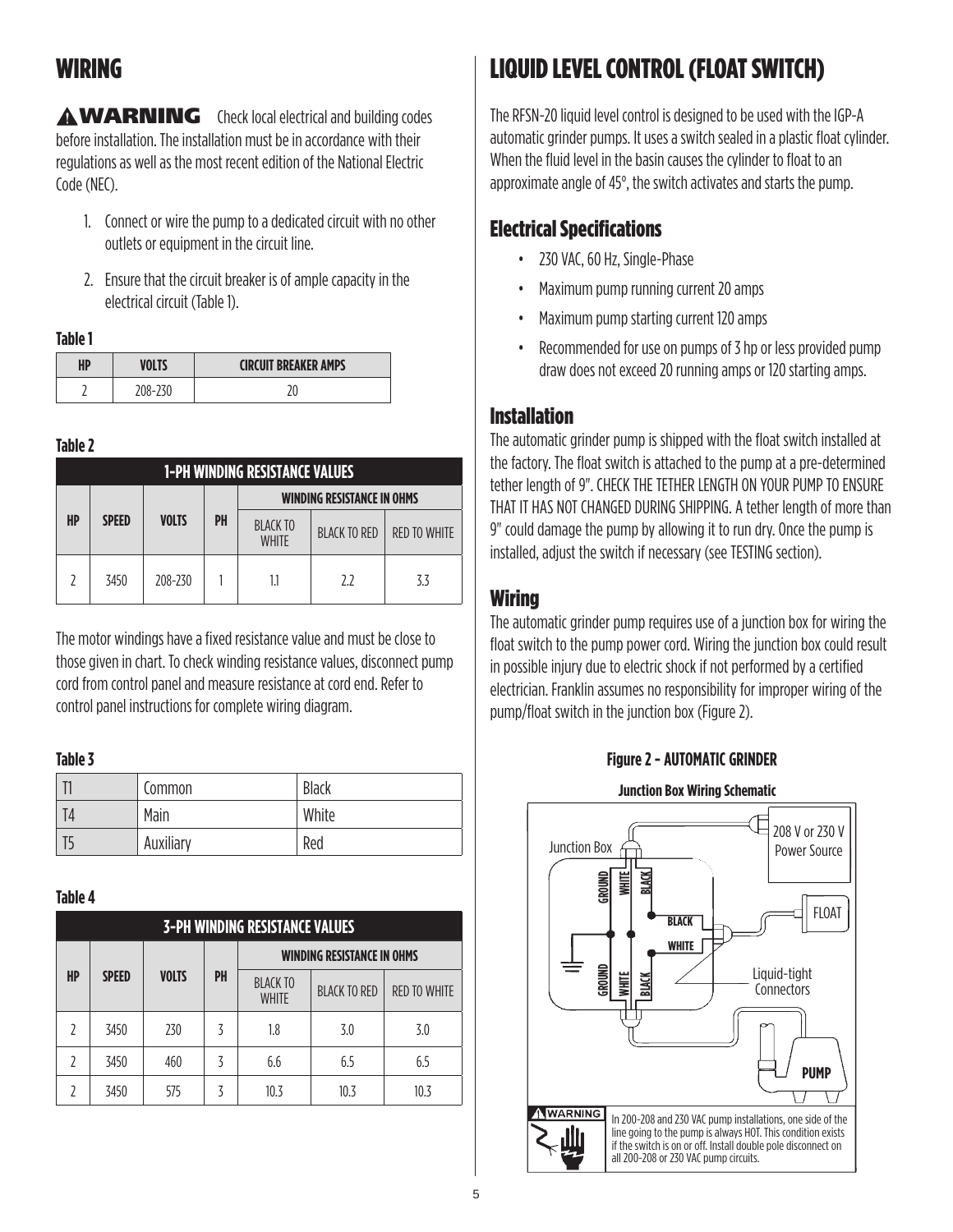# INSTALLATION (CAPACITOR/RELAY KIT)

**AWARNING** When working on pump or switch, always disconnect pump power cord in addition to shutting off circuit breaker or removing the fuse.

**AWARNING** Remove ONLY the four 3/16" hex head capacitor/relay cover screws. Removing other screws can result in the loss of cooling fluid and possible permanent damage to the pump.

### **The GPA-CK capacitor/relay kit contains:**

- 270-324 MFD, 250 V, start capacitor
- 50 MFD, 370 V, run capacitor
- Motor start relay
- Capacitor bracket

### **Refer to Figure 3, Figure 7, and the following instructions to install the capacitor/relay kit:**

- 1. Remove the pump from power.
- 2. Thoroughly clean the pump.
- 3. Remove ONLY the four 3/16" hex head capacitor/relay cover screws. Use one screw to temporarily mount the cover upside down on the motor housing.
- 4. Carefully remove the white (T4), red (T5), and black (T1) wires from the white, red, and black terminals on the motor housing. Using an ohmmeter, verify that the motor coil resistance values are within the specifications shown in Figure 7. If the resistance values are too low or high (open circuit), the pump must be replaced.
- 5. Remove the old capacitor assembly from the motor housing by removing the screw holding the relay to the capacitor bracket, and then removing the two screws holding the capacitor bracket to the housing.
- 6. Remove the green, black, and white wires from the power cord terminal in the cover.
- 7. Remove the ground wire from the motor housing.



**Figure 3 - AUTOMATIC GRINDER**

- 8. Remove the old seal ring from the cover and thoroughly clean the surfaces on the cover and the gland in the motor housing where the seal ring will seat. If any foreign material is left on the seal contact surface the seal will not function properly and the pump will fail. Lightly lubricate the new seal ring with petroleum jelly and, being careful not to twist it, install the ring onto the cover. Confirm that the seal ring is not twisted after it is installed.
- 9. Install the 12" green ground wire from the kit. Be certain that a #8 lock washer is on the #8 x  $\frac{1}{4}$  inch screw, then screw it securely into the motor housing. For easier installation, place the screw and lock washer inside the ground lug while installing. Attach the other end of the ground wire (female) to the ground pin on the power cord terminal using needle nose pliers, being careful to push it straight onto the male terminal. Gently pull on the wire to confirm that it is securely attached. See the "Power Cord Assembly Looking into Pin Side" section of Figure 7 to confirm that the wire is attached properly. Check the connection by using an ohmmeter to confirm continuity from the green wire of the power cord to an unpainted part of the motor housing. The reading should be within a few tenths of ohms of zero for the length of the power cord.
- 10. Install the new capacitor assembly using the two #8  $\times$  1/4 inch screws and lock washers through the two capacitor bracket screw holes. Temporarily remove the relay to install one of the screws holding the capacitor bracket to the motor housing.
- 11. Tighten both capacitor bracket screws and re-install the relay.
- 12. Connect the 12" black and 12" white wires to the remaining pins on the power cord terminal using needle nose pliers. Gently pull on each wire to confirm that it is securely attached. Connect the



**WIRING DIAGRAM DUAL SEAL GRINDER Figure 4**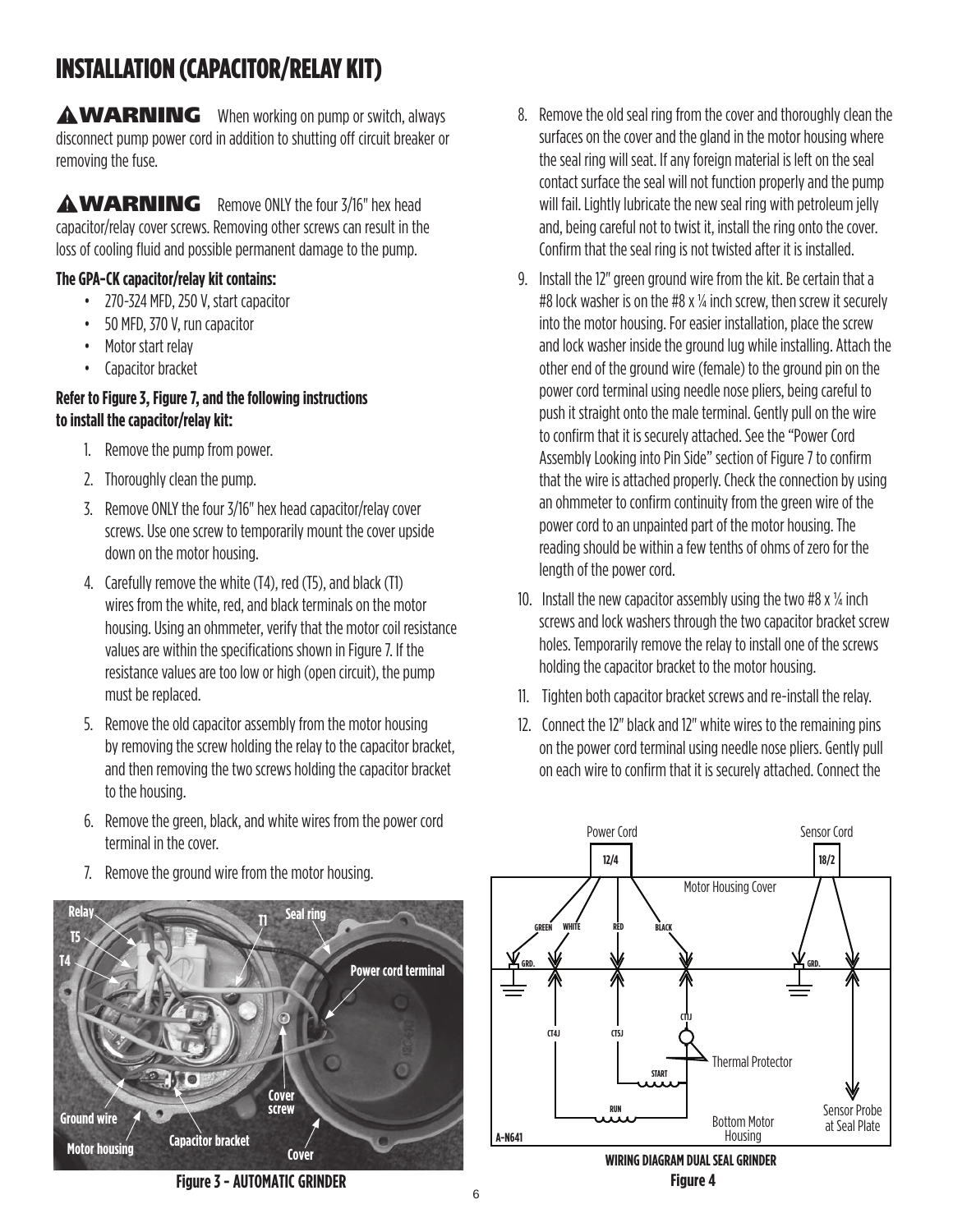shorter black, white, and red wires by pushing them straight on to the black, white, and red terminals, respectively, in the motor housing. Gently pull on each wire to confirm that it is securely attached.

- 13. Confirm that there is no foreign material on the seal ring or in the motor housing gland for the seal ring. Re-install the cover by gently rotating it onto the motor housing. This will allow the wires to fall inside the housing without binding between the capacitors and the cover. Ensure that the float switch is properly located (Figure 7), then install the four 3/16" capacitor housing cover screws.
- 14. Refer to the MAINTENANCE AND SERVICING section and confirm that the volute is not clogged or cutters damaged. Verify once more that the ground is properly attached by checking resistance from the green ground wire of the power cord to one of the cover screws. Resistance should be very low if properly grounded. If not, go back to Step 9. Check the resistance between the black and white leads and verify that it is between 1 and 2 ohms.
- 15. Test the pump as described in the TESTING section.



# **TYPICAL AUTOMATIC GRINDER PUMP WITH BASIN ASSEMBLY Figure 5**

## TESTING

**AWARNING** The cutters inside this pump are dangerous. Do not allow anything to enter the pump during testing.

- 1. Secure the pump so that the starting torque of the motor does not cause it to make contact with anyone or anything when it starts. Ensure that nothing will enter the intake.
- 2. Wire the pump according to the Liquid Level Control section and Junction Box Wiring Schematic (Figure 2), ensuring that the voltage matches that listed on the pump nameplate.
- 3. Apply power.
- 4. With the float switch hanging freely, verify that the motor remains off. Lift the float switch to approximately 45° and verify that the motor engages and turns freely. Allow the float switch to hang freely and verify that motor disengages.
- 5. Once the pump is securely installed, fill the basin with water and observe the operation of the float.

**AWARNING** Never make float switch adjustments with the power on. Always be certain that power is off before making adjustments.

6. Adjust the tether length to between 6" and 9" (Figure 7). If necessary, adjust the direction or angle that the power cord exits the pump.

**A CAUTION** The float or ball portion of the switch must not touch the pump, the walls of the basin, the plumbing or any wiring in the basin as it floats up or down. Contact with obstacles may cause the pump to continue running without water, or to stop running when water is present, damaging the pump or other property.

7. Go back to Capacitor/Relay Installation Step 1 if test is not successful, or see the TROUBLESHOOTING section.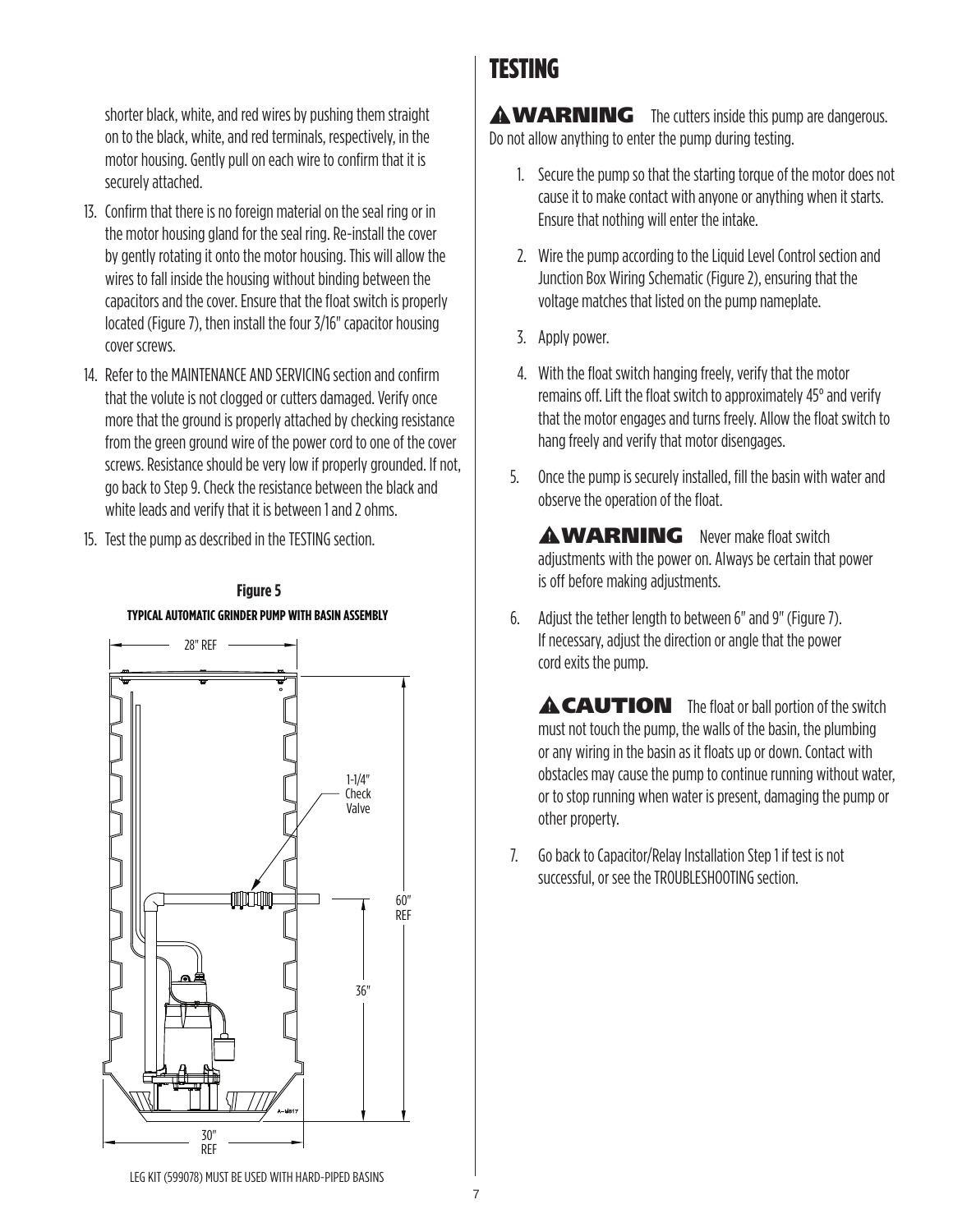# MAINTENANCE AND SERVICING

**AWARNING** Before working on pump or switch, always disconnect pump power cord in addition to shutting off circuit breaker or removing the fuse. Always wear eye protection.

 $\mathbf \Delta \mathbf W \mathbf A \mathbf R \mathbf N \mathbf I \mathbf N \mathbf G$  This pump is equipped with a cutting mechanism that has very sharp edges. Use caution when working on or near these parts.

**A CAUTION** Do not remove motor housing seal plate screws. The motor section of the pump is permanently lubricated with dielectric oil and sealed at the factory. Removal of these screws by anyone other than an authorized service center will break the seal and void the warranty.

**A CAUTION** Clean the pump of all debris and deposits before disassembling.

- 1. Lay the pump on its side on a smooth, hard surface.
- 2. Scribe a mark between the seal plate and volute, then remove the three 1-1/2" hex head screws.
- 3. To gain access to the rotating cutter, remove the volute by carefully tapping and prying it off the seal plate, taking care not to damage the seal plate or volute mounting surfaces.
- 4. To gain access to the stationary cutter, remove the retaining plate by removing the three 1/2" hex head screws.

NOTE: The stationary cutter can be removed from the volute without having to remove the volute.

- 5. Remove the stationary cutter from the volute. If the stationary cutter is worn, it can be turned over once to use the other cutter edge. If the stationary cutter is damaged, it must be replaced.
- 6. Under good light, inspect the two edges of the rotating cutter. If the rotating cutter edges appear dull, pitted or otherwise damaged, the cutter should be replaced.
- 7. Remove the rotating cutter by first securing the impeller from rotating using a large, straight screwdriver inserted in the end of the motor shaft. Using a rubber mallet, tap the rotating cutter to unscrew it in a counterclockwise direction. Localized heating may help loosen the cutter.
- 8. Thoroughly inspect the motor shaft and rotating cutter threads, and remove any residue or debris. Chase the shaft with a 1-12 UNF die if necessary.
- 9. Before installing the new rotating cutter, secure the impeller from rotating using a large, straight screwdriver inserted in the end of the motor shaft. Gently tap on the impeller vane using a rubber mallet (clockwise). Apply a drop of Loctite 242 to the new rotating cutter threads and install the cutter onto the motor shaft. Secure the shaft with the screwdriver and tap the rotating cutter tight onto the impeller pilot and flush with the mating surfaces.
- 10. Install the stationary cutter into the volute. Reassemble the cutter retaining ring with the three flange hex head cap screws, and torque them to 100 in-lbs (11 N-m).
- 11. Thoroughly clean the volute and seal plate mounting surfaces. Any debris on the mounting surfaces can cause misalignment.
- 12. Reassemble the volute to its original orientation by realigning the scribe marks. Because of the tight pilot fit, use a rubber mallet to mate the volute to the seal plate, then install the 3 flange hex head cap screws. Torque the screws to 100 in-lbs (11 N-m) with a drop of Loctite 242.
- 13. Be sure the rotating cutter and impeller turn freely.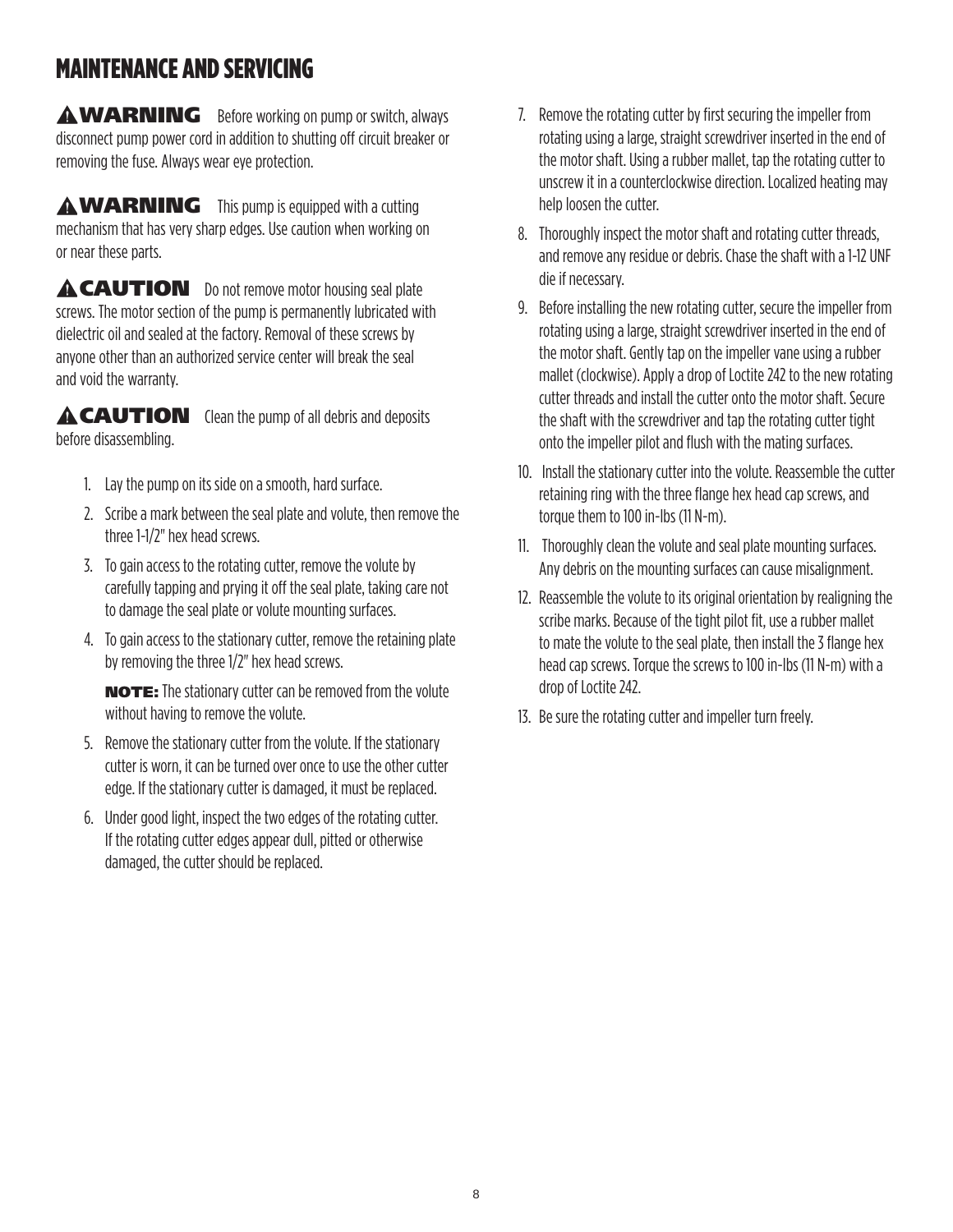### REPLACEMENT PARTS





**Figure 6**



|                 | <b>REPLACEMENT PARTS</b> |                                   |                          |  |  |  |
|-----------------|--------------------------|-----------------------------------|--------------------------|--|--|--|
| <b>ITEM NO.</b> | <b>PART NO.</b>          | <b>DESCRIPTION</b>                | QTY.                     |  |  |  |
|                 | 926041                   | SHAFT SEAL ASSY CERAMIC           |                          |  |  |  |
| 7               | 923021                   | RETAINING RING                    | 2                        |  |  |  |
| ζ               | 928048                   | <b>SEAL RING NITRILE</b>          | $\overline{\phantom{a}}$ |  |  |  |
| 4               | 926050                   | SHAFT SEAL ASSY SILICON CARBIDE   |                          |  |  |  |
| 5               | 120090202                | OIL CHAMBER DUAL SEAL             |                          |  |  |  |
| 6               | 929302                   | HEX PIPE PLUG 1/4" NPT BRASS      |                          |  |  |  |
|                 | 275304611                | SOCKET HD SCREW 3/8"-16 X 250 SST | ζ                        |  |  |  |
|                 | 155063119                | $.010$ SHIM                       | <b>VARIES</b>            |  |  |  |
| 8               | 155063118                | .005 SHIM                         | <b>VARIES</b>            |  |  |  |
| q               | 282542201                | KEY 1/4" X 1/4" X 5/8" SST        |                          |  |  |  |

| <b>REPLACEMENT PARTS</b> |                   |                                                                                             |                |  |  |
|--------------------------|-------------------|---------------------------------------------------------------------------------------------|----------------|--|--|
| <b>ITEM NO.</b>          | <b>PART NO.</b>   | <b>DESCRIPTION</b>                                                                          | QTY.           |  |  |
| 10                       | 120456101         | <b>IMPELLER BRASS</b>                                                                       |                |  |  |
| 11                       | 120123801         | <b>VOLUTE</b>                                                                               |                |  |  |
| 12                       | 903742            | HEX HEAD BOLT 3/8"-16 X 1-1/4" FLANGED SST                                                  | 3              |  |  |
| 13                       |                   | 120483 CUTTER RADIAL 400C                                                                   |                |  |  |
| 14                       | 14940131          | 120485_CUTTER STATIONARY 400C                                                               |                |  |  |
| 15                       | Cutter Kit        | 120476 RETAINING PLATE SST                                                                  |                |  |  |
| 16                       |                   | 903740 SCREW WASHER HEX 5/16"-18 X 1/2" SST                                                 | $\overline{5}$ |  |  |
| 17                       | 599078<br>Leg Kit | <b>COMES WITH 3 SST LEGS</b><br>3 - SST 5/6" LOCK WASHERS<br>3 - SST 5/16"-18 X 3/4" SCREWS |                |  |  |

### 9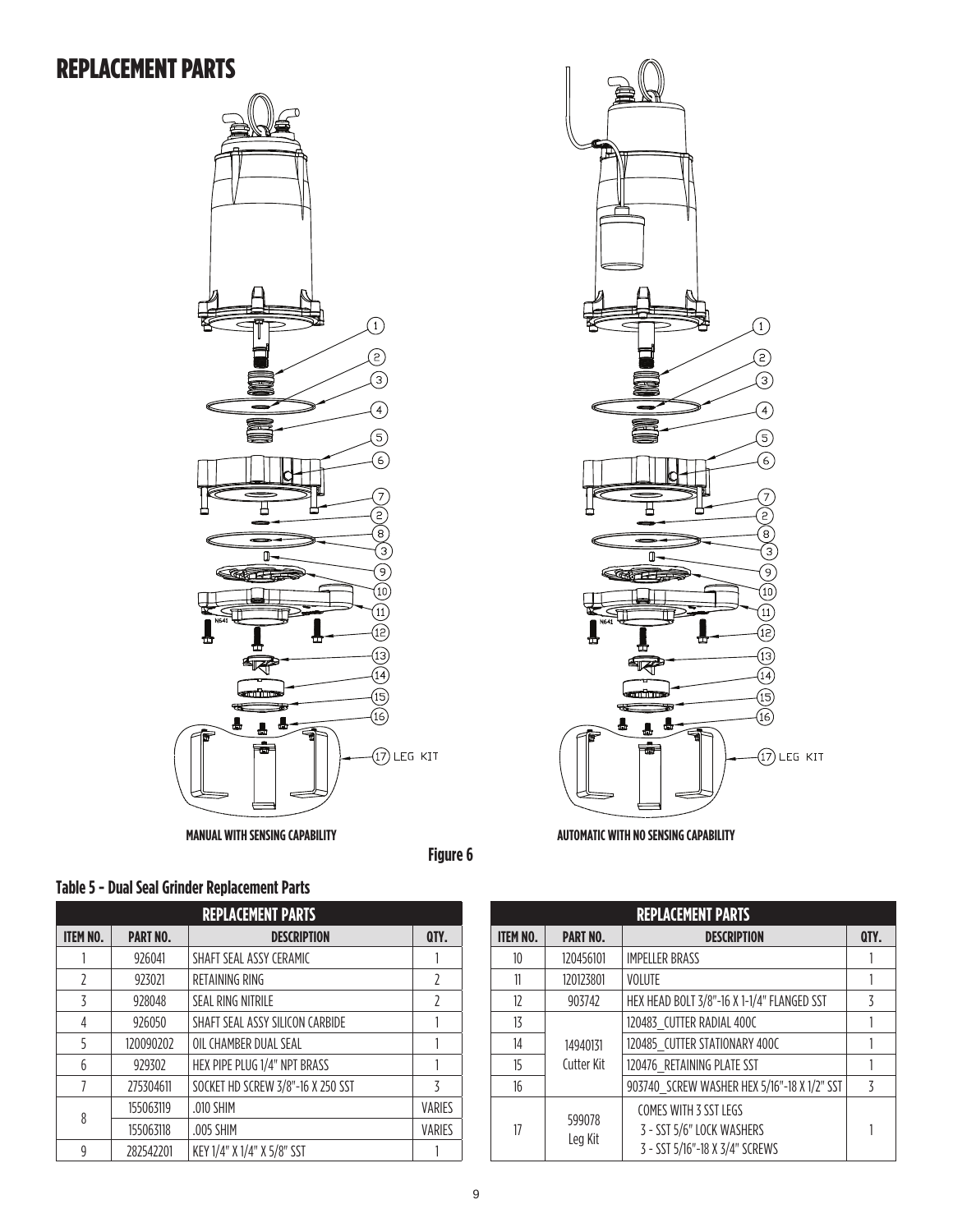## REPLACEMENT PARTS

**Figure 7**



#### **Table 6 - Capacitor/Relay Kit with Hardware (GPA-CK) #520859**

| <b>REPLACEMENT PARTS</b> |                 |                                                                         |      |  |  |
|--------------------------|-----------------|-------------------------------------------------------------------------|------|--|--|
| ITEM NO.                 | <b>PART NO.</b> | <b>DESCRIPTION</b>                                                      | QTY. |  |  |
|                          | 950532          | Capacitor, 270 mfd, 250 V, 2.00" Dia                                    |      |  |  |
| 2                        | 950519          | Capacitor, 50 mfd, 370 V, 1.75" Dia                                     |      |  |  |
| 3                        | 950542          | Relay, potential, start, 500 V, 50 amp                                  |      |  |  |
| 4                        | *               | Bracket, capacitor, dual, relay, zinc-plated, cold roll                 |      |  |  |
| 5                        | *               | Wire lead assy., 12", green, w/terminals,<br>from power cord            |      |  |  |
| 6                        | *               | Seal ring, nitrile, 5.359" I.D. x .134" wall,<br>cover seal (not shown) |      |  |  |
| 7                        | *               | Wire lead assy., 7.00", red, w/flag terminal<br>and pin terminal        |      |  |  |
| 8                        | $\ast$          | Wire lead assy., 7.00", white, w/flag terminal<br>and pin terminal      |      |  |  |
| 9                        | *               | Wire lead assy., 3.75", black, w/flag terminal<br>and pin terminal      |      |  |  |
| 10                       | *               | Wire lead assy., 5.50", white, w/flag terminals                         |      |  |  |

|          |                 | <b>REPLACEMENT PARTS</b>                                              |      |
|----------|-----------------|-----------------------------------------------------------------------|------|
| ITEM NO. | <b>PART NO.</b> | DESCRIPTION                                                           | QTY. |
| 11       | *               | Wire lead assy., 5.50", red, w/flag terminals                         | 7    |
| 12       | *               | Wire lead assy., 12", white, w/flag terminal<br>and pin terminal      |      |
| 13       | *               | Wire lead assy., 12", black, w/flag terminal<br>and pin terminal      |      |
| 14       | $\ast$          | Screw, machine, 8-32 x 1/4, Phillips,<br>ground and capacitor bracket | 3    |
| 15       |                 | Washer, lock, #8<br>(1 for ground and 2 for switch bracket mounting)  | 3    |
| 16       |                 | Screw, machine, 6 x 3/8, pan head, stainless, relay                   |      |
| 17       |                 | Nut, hex, nylon, 6-32, locknut, relay                                 |      |
| 18       |                 | Screw, machine, 8-32 x 1, Phillips, panhead,<br>capacitor bracket     |      |
| 19       |                 | Nut, hex, 8-32, locking, serrated<br>(for capacitor bracket)          |      |

\*Item not for sale. Shown for reference only.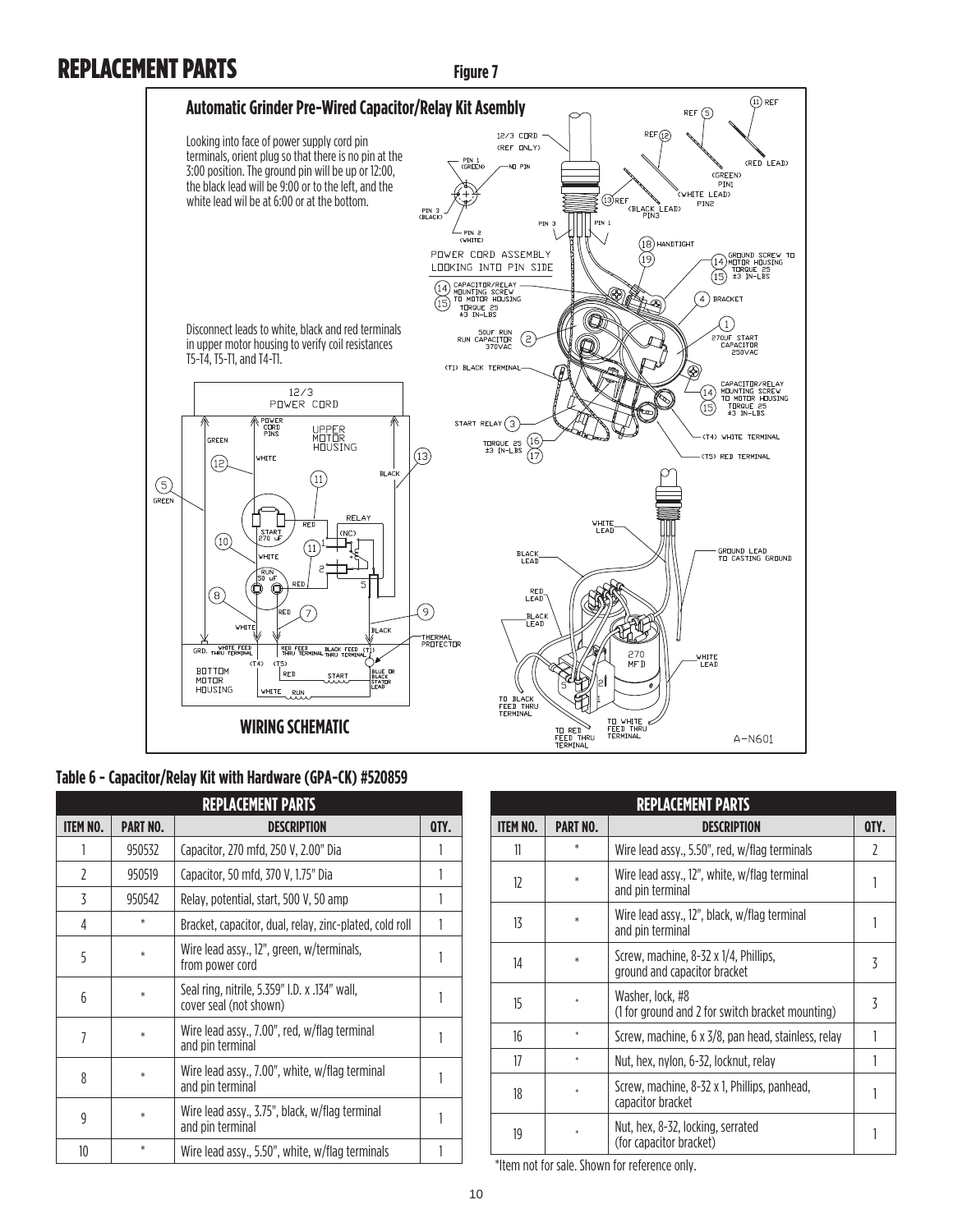# TROUBLESHOOTING

If pump does not operate properly, consult the TROUBLESHOOTING table.

 WARNING Before working on pump or switch, always disconnect pump power cord in addition to shutting off circuit breaker or removing the fuse.

| <b>PROBLEM</b>          | <b>PROBABLE CAUSES</b>                                                             | <b>CORRECTIVE ACTIONS</b>                                                                                                                                                                                                                                             |  |  |
|-------------------------|------------------------------------------------------------------------------------|-----------------------------------------------------------------------------------------------------------------------------------------------------------------------------------------------------------------------------------------------------------------------|--|--|
|                         | Circuit breaker shut off or fuse removed                                           | Turn on circuit breaker or replace fuse                                                                                                                                                                                                                               |  |  |
|                         | Accumulation of trash on or around float                                           | Clean float and area around float                                                                                                                                                                                                                                     |  |  |
|                         | Pump not wired correctly                                                           | Check wiring diagram and connections                                                                                                                                                                                                                                  |  |  |
| Pump does not turn on   | Float obstruction                                                                  | Check float path and provide clearance                                                                                                                                                                                                                                |  |  |
|                         | Defective motor                                                                    | Have pump serviced by authorized service center                                                                                                                                                                                                                       |  |  |
|                         | Defective float                                                                    | Disconnect switch (float), check with ohmmeter, open-infinitive resistance, closed zero                                                                                                                                                                               |  |  |
| Pump will not shut off  | Float obstruction                                                                  | Check float path and provide clearance                                                                                                                                                                                                                                |  |  |
|                         | Pump is air locked                                                                 | Shut power off for approximately 1 minute, then restart. Repeat several times to clear air<br>from pump. A 3/16" hole should be drilled in discharge pipe approximately 2" above<br>discharge connection. If there is already a hole drilled, check for stuck debris. |  |  |
|                         | Defective switch                                                                   | Disconnect switch (float), check with ohmmeter, open-infinitive resistance, closed zero.                                                                                                                                                                              |  |  |
|                         | Loose connection in level control wiring                                           | Check control wiring for loose or improper connection.                                                                                                                                                                                                                |  |  |
|                         | Check valve installed backwards                                                    | Check flow-indicating arrow on check valve body to ensure it is installed properly.                                                                                                                                                                                   |  |  |
|                         | Check valve stuck or plugged                                                       | Remove check valve and inspect for proper operation.                                                                                                                                                                                                                  |  |  |
| Pump runs but does not  | Inlet to impeller clogged                                                          | Remove pump from system and clean as described in MAINTENANCE section of manual.                                                                                                                                                                                      |  |  |
| discharge liquid        | Pump is air locked                                                                 | Shut power off for approximately 1 minute, then restart. Repeat several times to clear air<br>from pump. A 3/16" hole should be drilled in discharge pipe approximately 2" above<br>discharge connection. If there is already a hole drilled, check for stuck debris. |  |  |
|                         | Lift too high for pump                                                             | Check rated pump performance                                                                                                                                                                                                                                          |  |  |
| Pump does not deliver   | Low voltage, speed too slow                                                        | Check for proper supply voltage to make certain it corresponds to nameplate voltage.                                                                                                                                                                                  |  |  |
| rated capacity          | Impeller or discharge pipe is clogged                                              | Pull pump and clean. Check pipe for scale or corrosion                                                                                                                                                                                                                |  |  |
|                         | Impeller wear due to abrasives                                                     | Replace worn impeller                                                                                                                                                                                                                                                 |  |  |
|                         | No check valve in long discharge pipe,<br>allowing liquid to drain back into basin | Install check valve in discharge line                                                                                                                                                                                                                                 |  |  |
| Pump cycles continually | Check valve leaking                                                                | Inspect check valve for obstruction or defect. Clean or replace                                                                                                                                                                                                       |  |  |
|                         | Basin too small for inflow                                                         | Install larger basin (24" min. diameter)                                                                                                                                                                                                                              |  |  |
|                         | Inlet may be clogged and overloading the motor                                     | Remove pump from system and clean as described in MAINTENANCE section of manual.                                                                                                                                                                                      |  |  |
| Pump is noisy           | Grinder element may be rubbing on each other<br>due to bent shaft or misalignment  | Have pump serviced by authorized service center                                                                                                                                                                                                                       |  |  |
|                         | Defective motor bearings                                                           | Have pump serviced by authorized service center                                                                                                                                                                                                                       |  |  |
|                         | Improper wiring in junction box                                                    | Check wiring in junction box (see wiring diagram). If circuit breaker continues to trip,<br>remove pump and take it to an authorized service center.                                                                                                                  |  |  |
| Circuit breaker trips   | Obstruction inside volute causing<br>impeller to be locked                         | Refer to MAINTENANCE section of instruction sheet and remove volute to check impeller.<br>If circuit breaker continues to trip, remove pump and take it to an authorized service center.                                                                              |  |  |